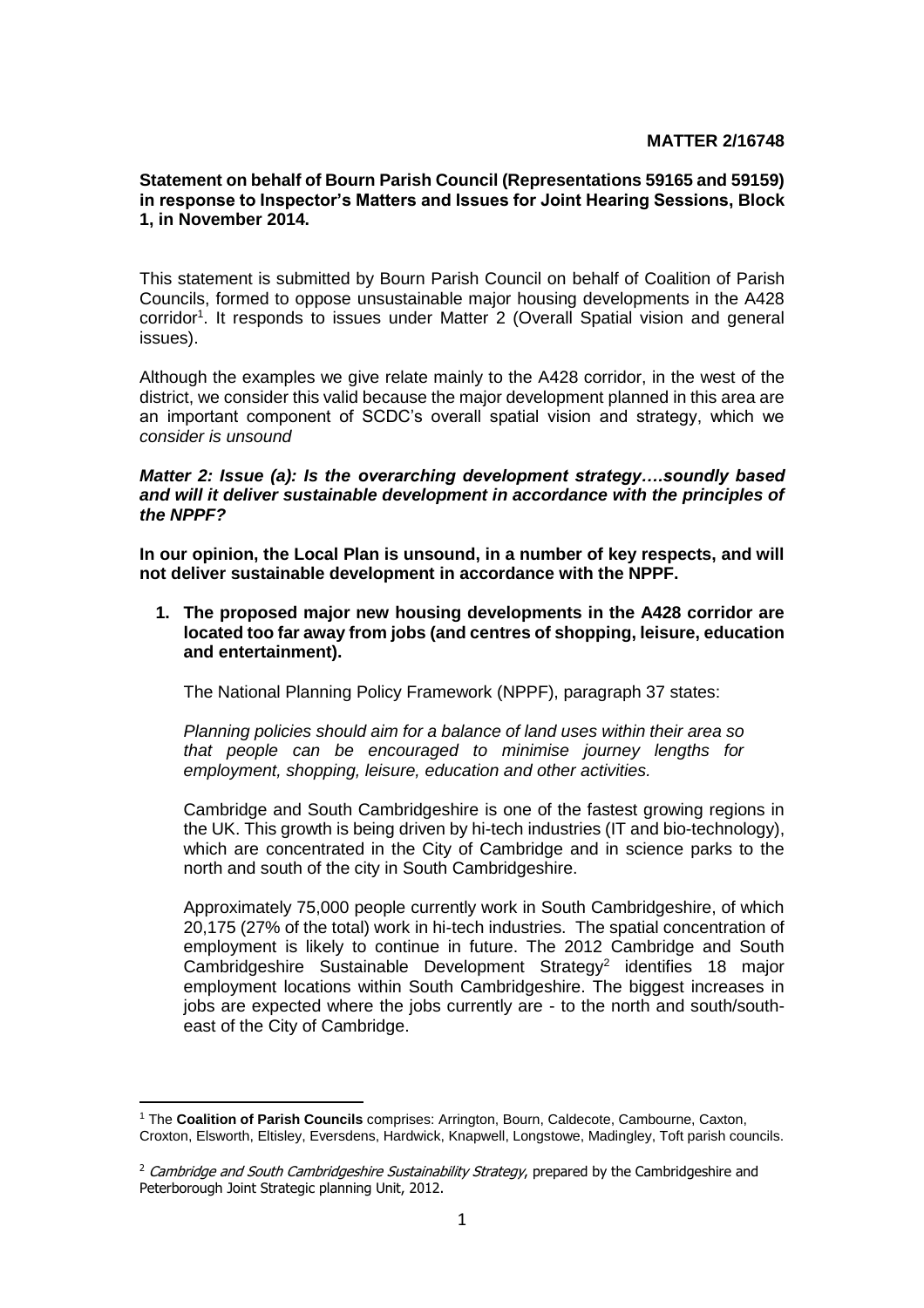Between 2011 and 2031, the total number of people employed in Cambridge and South Cambridgeshire is expected to grow by about 25% from approximately 175,000 to 220,000. Of the additional 45,000 jobs over 80% are expected to come in: (i) areas to the north and northwest of Cambridge, centred on the Cambridge Science Park and Cambridge Research Park; and (ii) to the south and southeast of the city, especially the biomedical campus at Addenbrooke's. $3$ Only 2,800 new jobs (6% of the total) are expected in the A428 corridor. These new jobs in the A428 corridor will be offset by the loss of 1,600 jobs from the area, in 2016, when Papworth Hospital - one of the biggest employers in the west of the district – moves to the new biomedical campus at Addenbrooke's Hospital (to the south of Cambridge). As a result only 1,200 new jobs are expected in the western part of the district. **Why build houses where there are no jobs?**

In the period up to 2031 (and beyond), the main centres of employment, education and entertainment will continue to be found in Cambridge and areas south and north of the city to the east of the M11.

**It is unsound to locate major housing developments in the A428 corridor since this will increase journey lengths, compared to developments closer to Cambridge and to the south of the city, which is contrary to the NPPF.** 

2. **The spatial pattern of development proposed in the Local Plan will result in unnecessary extra car journeys (compared to alternatives of building closer to Cambridge and nearer to jobs) and will impact significantly on carbon levels**.

The NPPF, paragraph 30 states:

*Encouragement should be given to solutions which support reductions in greenhouse gas emissions and reduce congestion. In preparing Local Plans, local planning authorities should therefore support a pattern of development which, where reasonable to do so, facilitates the use of sustainable modes of transport.*

As was noted above, the SCDC **Local Plan does not support a pattern of development that facilitates the use of sustainable modes of transport or which seeks to encourage solutions that support reductions in greenhouse gas emissions and reduce congestion.**

The proposed A428 corridor development of over 5,000 houses, for example, would be located over 10 miles away from a railways station, six miles from the busway and while it should be possible to improve bus services into Cambridge it is highly unlikely that sustainable and frequent bus services to other parts of the district would be viable. (Currently, over 75% of people in Cambourne commute by car and only 5% by bus. They also travel further to work than people in other parts of the district<sup>4</sup>).

The A428 corridor developments, if they go ahead, would add 2500 tonnes of CO2 per year which represents 0.5 tonnes per new household. To put this in context,

j

<sup>3</sup> The Sustainability Strategy estimates 19,700 new jobs to the north (44%) and 16,700 to the south (37%).

*<sup>4</sup> Living in Camborne*. Cambridgeshire County Council, 2006.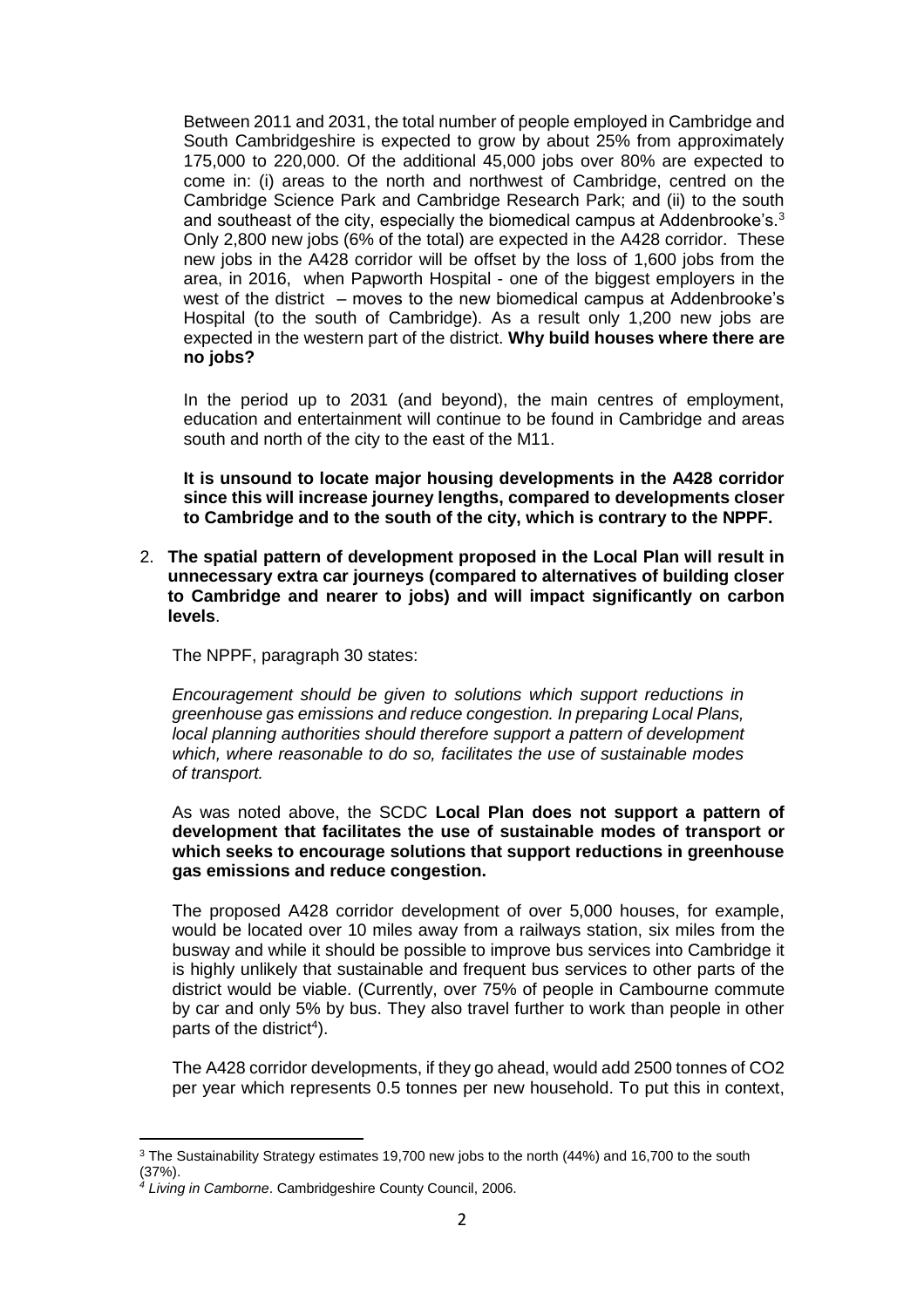this is the equivalent of 10% of the average CO2 emission per UK household per year of 5 tonnes<sup>5</sup>. Detailed calculations are given in Annex A.

## **This is totally unnecessary and could be avoided if new housing is developed in areas:**

- **close to main centres of employment,** where most of the growth in employment in the next 10-20 years is expected to take place; and
- where it is possible for people to get to work using high quality public transport (e.g., trains, busway, bus services) or by cycling and walking.

This would be consistent with the National Planning Policy Framework (paragraphs 30 and 37). Such areas might include:

- the northern fringe of Cambridge and neighbouring areas of South Cambridgeshire (e.g., Waterbeach); and
- the southern fringe of Cambridge and neighbouring areas of South Cambridgeshire (e.g., Fulbourn and the Duxford/Hinxworth and the surrounding area).

These two areas are expected to account for 80% of the growth in employment in Cambridge and South Cambridgeshire over the next 10+ years.

Although development in the southern fringe of Cambridge might involve taking land from the green belt, this is permissible, where strong arguments on sustainable development can be made.

3. **SCDC's Sustainable Development Sequence Matrix is not used consistently**. The allocation of positive, neutral, negative and very negative scores has not been applied objectively and fairly across all sites and the rational for deciding on sites was not made clear.

For example, under the parameter - Will the site minimise impacts on climate change (including greenhouse gas emissions)? There is no consistency is the way ratings are applied. Bourn Airfield is given a positive +/+++ rating, which is justified on the grounds that: *'development would create minor additional opportunities for renewable energy. A new settlement of this scale would be expected to include many additional renewable energy options*. This benefit of creating additional renewable energy options is not applied to all sites. Indeed the majority of other sites are simply rated with the comment 'standard requirement for renewables would apply'. Very little account is taken in any of the sites of the published SCDC criteria on which this parameter is to be weighted (e.g., will it improve air quality? will it reduce traffic volumes? and will it support transport by means other than car? etc). At the same time, no account is taken in the assessment of this site to the enormous impact of increase vehicular greenhouse gas emissions, which would result from the Bourn Airfield development!

In addition, the whole of the SCDC Local Plan Sustainability Appraisal process seems to have neglected the principles of the Regional Planning Guidance for East Anglia Government Office East of England RGP6 November 2000, which are reinficed by the NPPF, and were to '*maximise energy efficiency and minimise harmful emissions and waste by minimising the need to travel, reducing reliance on the private car and the promotion of walking, cycling and public transport.'*

 $\overline{a}$ 

<sup>5</sup> Department of Energy and Climate Change *United Kingdom housing energy fact file 2012*. It is decreasing by 1.2% annually.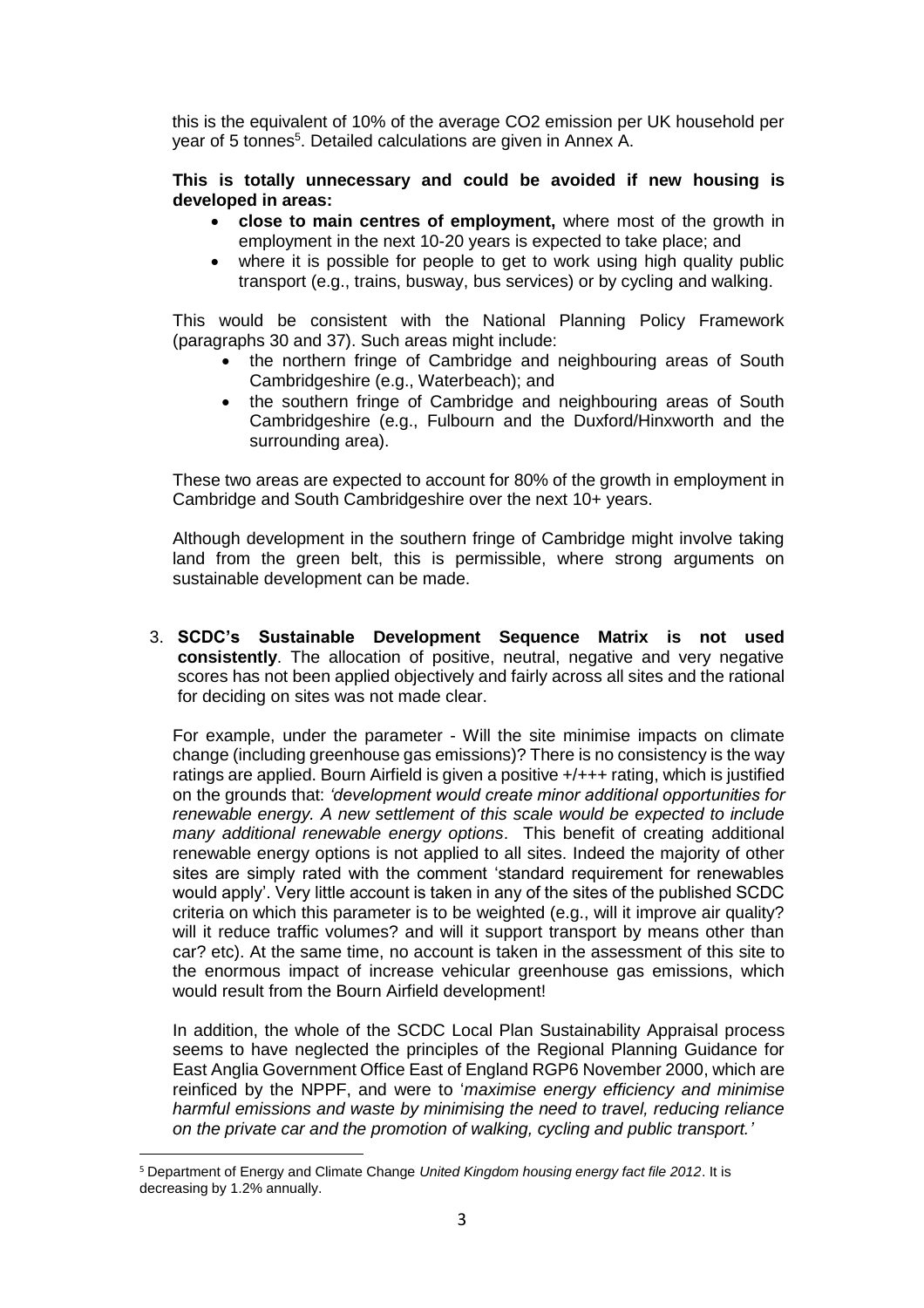## *Matter 2: Issue (b) - Is it clear what other strategic options were considered and why they were dismissed?*

SCDC's own Local Plan Submission Sustainability Appraisal acknowledges that, under the Local Plan:

*'housing development, which would have taken place in Cambridge was dispersed to towns and villages beyond the outer boundary of the Green Belt, with people commuting back to jobs in Cambridge contributing to congestion, greenhouse gas emissions, air quality problems and other quality of life issues.'*

Despite of this admission, and the high demand for housing on the periphery of the built up area of Cambridge, SCDC dismissed development on the ege of Cambridge, preferring to develop new settlements and extending existing new settlements.

**The SCDC Green Belt review** by Landscape Design Associates did not preclude development in the Green Belt. Indeed it **suggested areas for potential development in the green belt and advised that more assessment was needed on other potential sites.**

*Policy P9/3c of the draft of the Structure Plan (Cambridgeshire County Council 2002) suggests a number of locations that Local Plans should consider for development. Our broad scale study of the whole Green Belt indicates that there might be some potential to develop parts of five of the areas suggested in the draft Structure Plan (north of Newmarket Road, North of Cherry Hinton, Cambridge Airport, at Clay Farm and areas east and south of Trumpington, and between Huntingdon Road and Histon Road), without causing significant detriment to Green Belt purposes. Our broad scale assessment has not identified opportunities for large scale development in the two other areas suggested in the draft Structure Plan (south of Addenbrooke's Hospital, or between Madingley Road and Huntingdon Road). More detailed assessment might, however, identify some sites in these four areas, or in other parts of the Green Belt, that could be developed without causing significant detriment to Green Belt purposes.*

These sites have not been fully investigated and the further assessments suggested have not been done. This represents a failure on part of the Council and points to an inherent weakness in their development of a sound Local Plan.